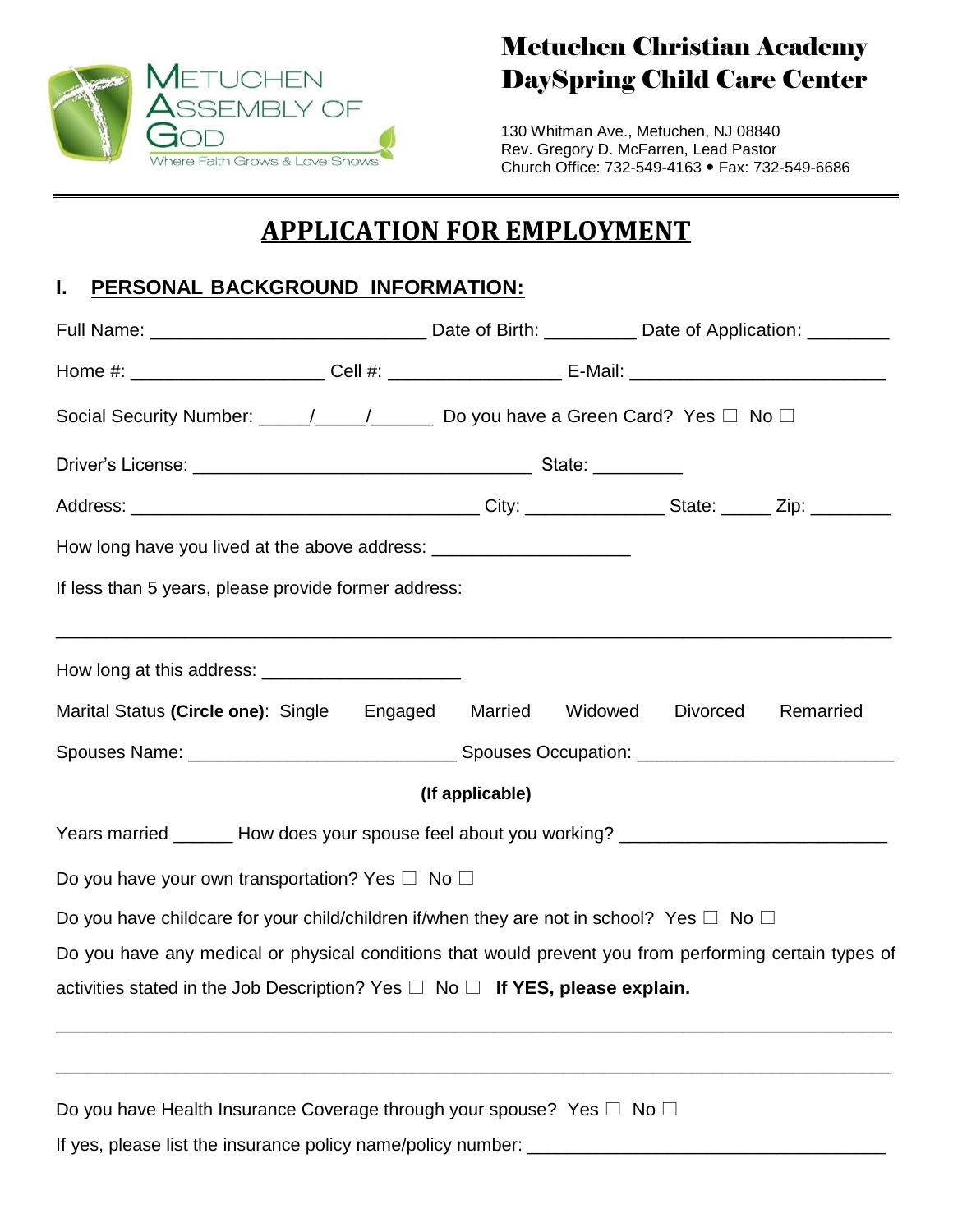Name of Spouses Employer: \_\_\_\_\_\_\_\_\_\_\_\_\_\_\_\_\_\_\_\_\_\_\_\_\_\_\_\_\_\_\_\_\_\_\_\_\_\_\_\_\_\_\_\_\_\_\_\_\_\_\_\_\_\_\_\_\_\_\_\_\_

# **II. EDUCATIONAL BACKGROUND:**

| Circle the highest grade completed: 6 7 8 9 10 11 12                                                     |                              |  |
|----------------------------------------------------------------------------------------------------------|------------------------------|--|
|                                                                                                          |                              |  |
|                                                                                                          |                              |  |
|                                                                                                          |                              |  |
|                                                                                                          |                              |  |
| III. WORK EXPERIENCE:                                                                                    |                              |  |
|                                                                                                          | (Circle areas of experience) |  |
| Managerial Financial Secretarial/Clerical Typing (WPM) ______ Verbal/Written Communication               |                              |  |
| Word Processing Microsoft Office (Word __ Excel __ Outlook __ PowerPoint __) Filing                      |                              |  |
|                                                                                                          |                              |  |
| <b>Please circle</b> the appropriate statements concerning Computer Skills:                              |                              |  |
| I have No Knowledge Little Knowledge Much Knowledge                                                      |                              |  |
| Do you have any formal Computer Training? Yes $\Box$ No $\Box$                                           |                              |  |
|                                                                                                          |                              |  |
|                                                                                                          |                              |  |
| Have you ever been fired from a position? Yes $\square$ No $\square$ If Yes, why $\square$               |                              |  |
| Do you work well with other people of different multiracial, multiethnic or denominational beliefs other |                              |  |
|                                                                                                          |                              |  |
|                                                                                                          |                              |  |

\_\_\_\_\_\_\_\_\_\_\_\_\_\_\_\_\_\_\_\_\_\_\_\_\_\_\_\_\_\_\_\_\_\_\_\_\_\_\_\_\_\_\_\_\_\_\_\_\_\_\_\_\_\_\_\_\_\_\_\_\_\_\_\_\_\_\_\_\_\_\_\_\_\_\_\_\_\_\_\_\_\_\_\_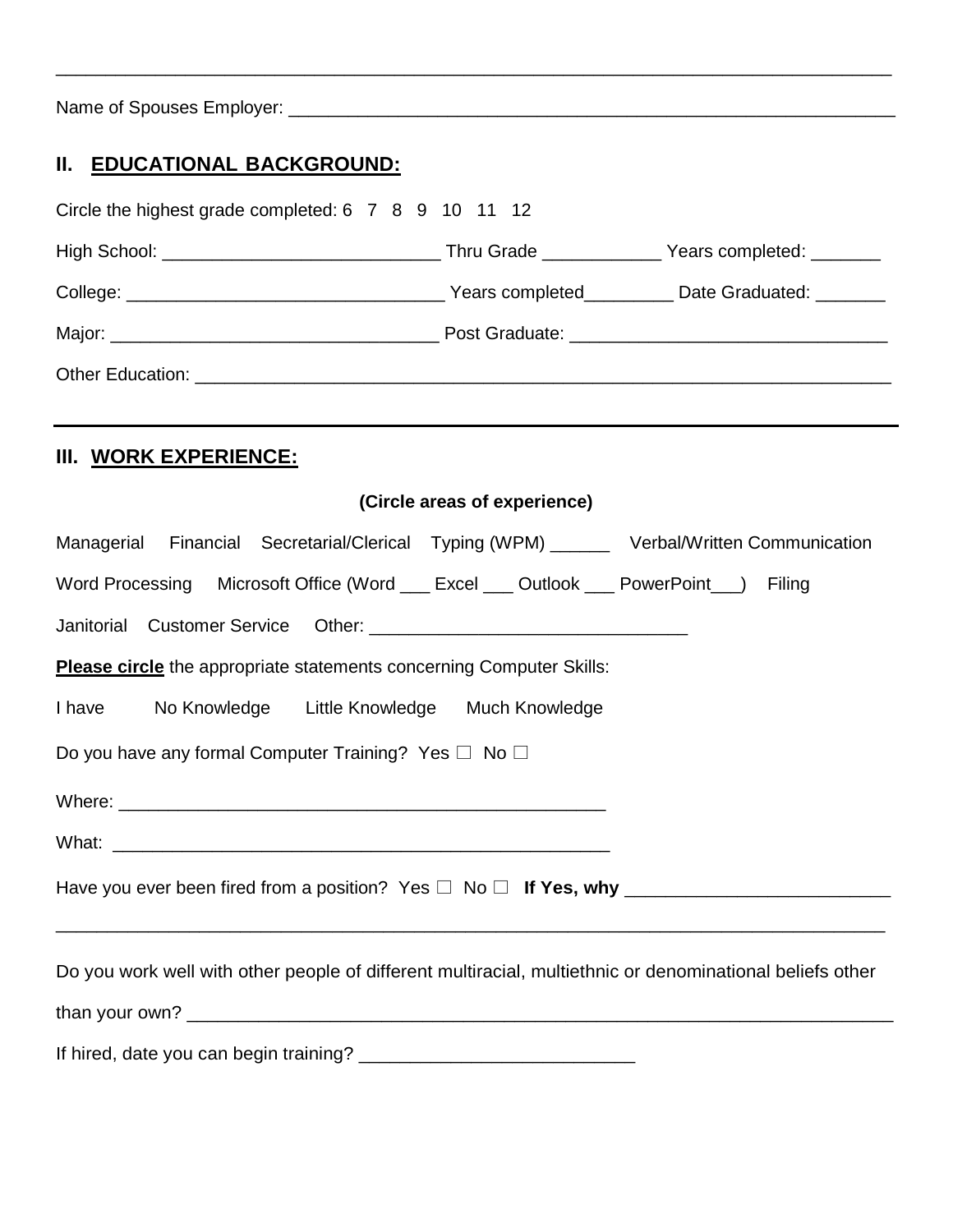# IV. JOB EXPERIENCE: (Please begin with the most recent)

| May we contact this employer for a work reference? Yes $\Box$ No $\Box$                                        |  |
|----------------------------------------------------------------------------------------------------------------|--|
|                                                                                                                |  |
|                                                                                                                |  |
|                                                                                                                |  |
|                                                                                                                |  |
|                                                                                                                |  |
| May we contact this employer for a work reference? Yes $\Box$ No $\Box$<br>If no, why $\overline{\phantom{a}}$ |  |
|                                                                                                                |  |
|                                                                                                                |  |
|                                                                                                                |  |
|                                                                                                                |  |
|                                                                                                                |  |
| May we contact this employer for a work reference? Yes $\Box$ No $\Box$<br>If no, why $\overline{\phantom{a}}$ |  |
|                                                                                                                |  |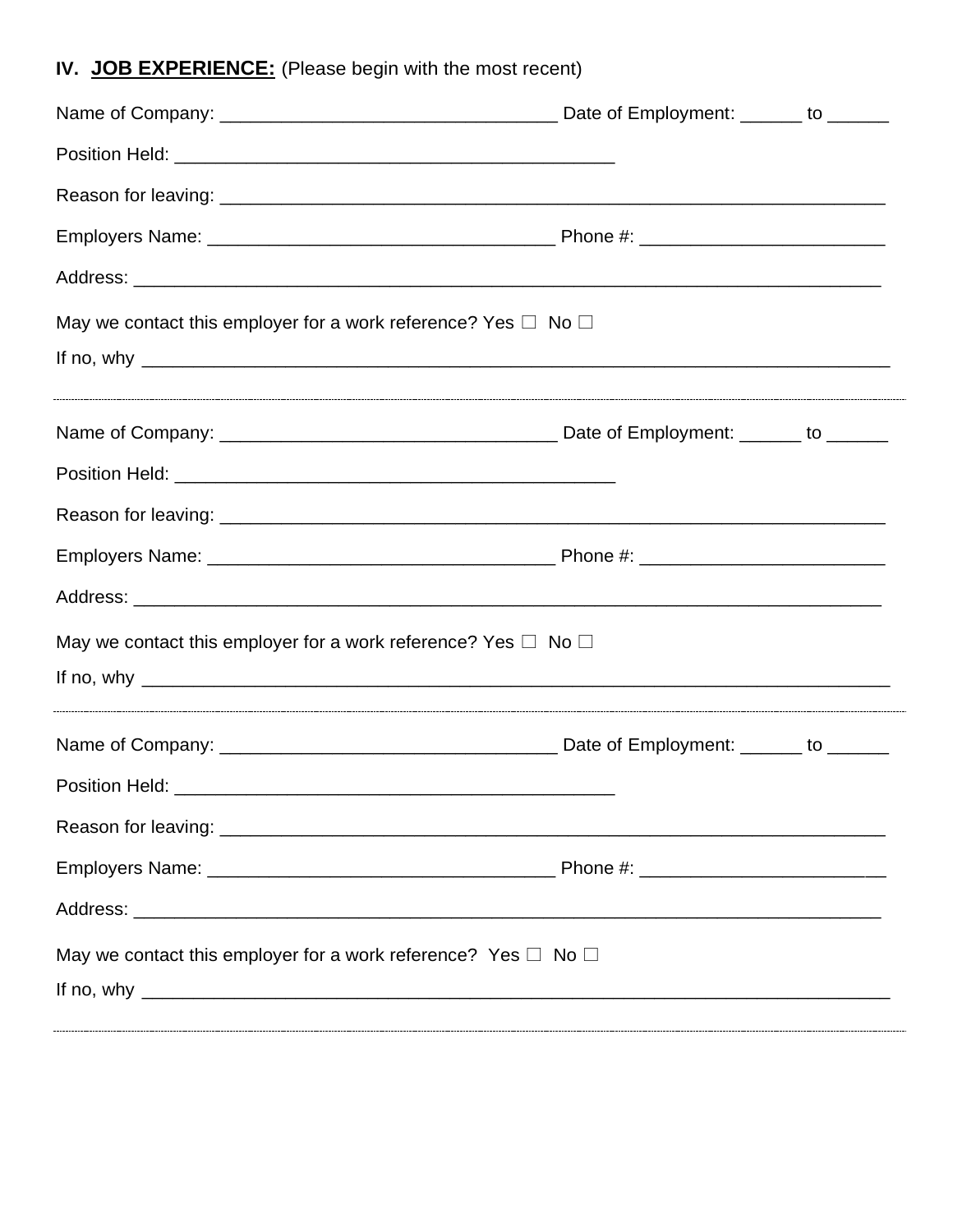### **CHARACTER REFERENCE SHEET**

| Do you have a current driver's license? Yes $\square$ No $\square$                                                                                                                                                                                                                                                                                                                                                     |  |  |
|------------------------------------------------------------------------------------------------------------------------------------------------------------------------------------------------------------------------------------------------------------------------------------------------------------------------------------------------------------------------------------------------------------------------|--|--|
| Has your driver's license ever been suspended or revoked? Yes $\Box$ No $\Box$                                                                                                                                                                                                                                                                                                                                         |  |  |
| Do you smoke cigarettes? Yes $\square$ No $\square$                                                                                                                                                                                                                                                                                                                                                                    |  |  |
| Do you drink alcoholic beverages? Yes $\Box$ No $\Box$                                                                                                                                                                                                                                                                                                                                                                 |  |  |
| Have you ever been arrested or convicted for the use or sale of drugs? Yes $\Box$ No $\Box$                                                                                                                                                                                                                                                                                                                            |  |  |
| Have you Have you ever been arrested or convicted of child neglect or child abuse? Yes $\Box$ No $\Box$                                                                                                                                                                                                                                                                                                                |  |  |
| Have you ever been convicted or sued for any type of child abuse? Yes $\Box$ No $\Box$                                                                                                                                                                                                                                                                                                                                 |  |  |
| If YES, please provide the following information for each. Date: _______ Date: ______                                                                                                                                                                                                                                                                                                                                  |  |  |
| County and State of conviction or filing of lawsuit: ____________________________                                                                                                                                                                                                                                                                                                                                      |  |  |
| Have you ever been arrested for or convicted of any related offense? Yes $\Box$ No $\Box$                                                                                                                                                                                                                                                                                                                              |  |  |
| If YES, please explain example and the state of YES, please explain                                                                                                                                                                                                                                                                                                                                                    |  |  |
| Have you ever been arrested for or convicted of any misdemeanor or felony? Yes $\Box$ No $\Box$                                                                                                                                                                                                                                                                                                                        |  |  |
| Other than the above matters, is there any fact of circumstance involving you or your background that<br>would call into question your employment with us? Yes $\square$ No $\square$<br>If YES, please explain exception of the state of the state of the state of the state of the state of the state of the state of the state of the state of the state of the state of the state of the state of the state of the |  |  |
| V. PERSONAL REFERENCES: (Other than a relative)                                                                                                                                                                                                                                                                                                                                                                        |  |  |
|                                                                                                                                                                                                                                                                                                                                                                                                                        |  |  |
|                                                                                                                                                                                                                                                                                                                                                                                                                        |  |  |
|                                                                                                                                                                                                                                                                                                                                                                                                                        |  |  |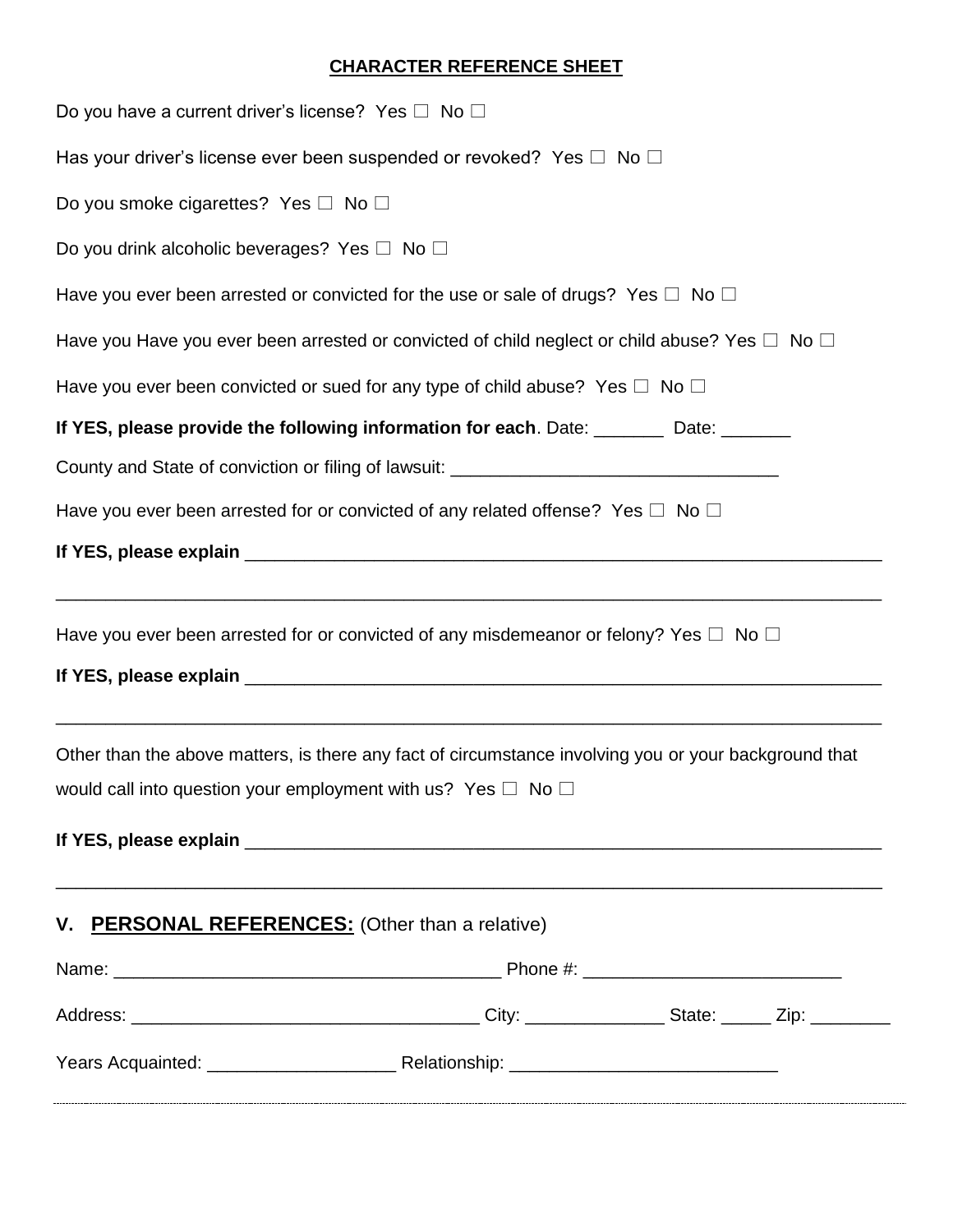| VI. CHRISTIAN EXPERIENCE:                                                                                         |           |                                                                                                                      |        |  |
|-------------------------------------------------------------------------------------------------------------------|-----------|----------------------------------------------------------------------------------------------------------------------|--------|--|
| Do you have a personal relationship with Jesus Christ? Yes $\Box$ No $\Box$                                       |           |                                                                                                                      |        |  |
| How long have you been a Christian? Date of Conversion: _______________                                           |           |                                                                                                                      |        |  |
| In your own handwriting, briefly give your Christian testimony and the account of your personal                   |           |                                                                                                                      |        |  |
| ,一个人的人都是一个人的人,我们就是一个人的人,我们就是一个人的人,我们就是一个人的人,我们就是一个人的人,我们就是一个人的人,我们就是一个人的人,我们就是一个人                                 |           |                                                                                                                      |        |  |
|                                                                                                                   |           |                                                                                                                      |        |  |
| <b>CHURCH AFFLIATION:</b>                                                                                         |           | <u> 1989 - Johann Barn, mars et al. 1989 - Anna anno 1989 - Anna ann an t-Ann ann an t-Ann an t-Ann ann an t-Ann</u> |        |  |
| Do you attend church regularly? Yes $\Box$ No $\Box$ If YES, where $\_\_\_\_\_\_\_\_\_\_\_\_\_\_\_\_\_\_\_\_\_\_$ |           |                                                                                                                      |        |  |
|                                                                                                                   |           |                                                                                                                      |        |  |
|                                                                                                                   |           |                                                                                                                      |        |  |
|                                                                                                                   |           |                                                                                                                      |        |  |
| <b>CHURCH PARTCIPATION:</b> Please indicate your involvement in the following areas:                              |           |                                                                                                                      |        |  |
|                                                                                                                   | Regularly | Intermittently                                                                                                       | Rarely |  |
| <b>Sunday School</b>                                                                                              |           |                                                                                                                      |        |  |
| <b>Sunday Morning Worship</b>                                                                                     |           |                                                                                                                      |        |  |
| <b>Midweek Service</b>                                                                                            |           |                                                                                                                      |        |  |
|                                                                                                                   |           |                                                                                                                      |        |  |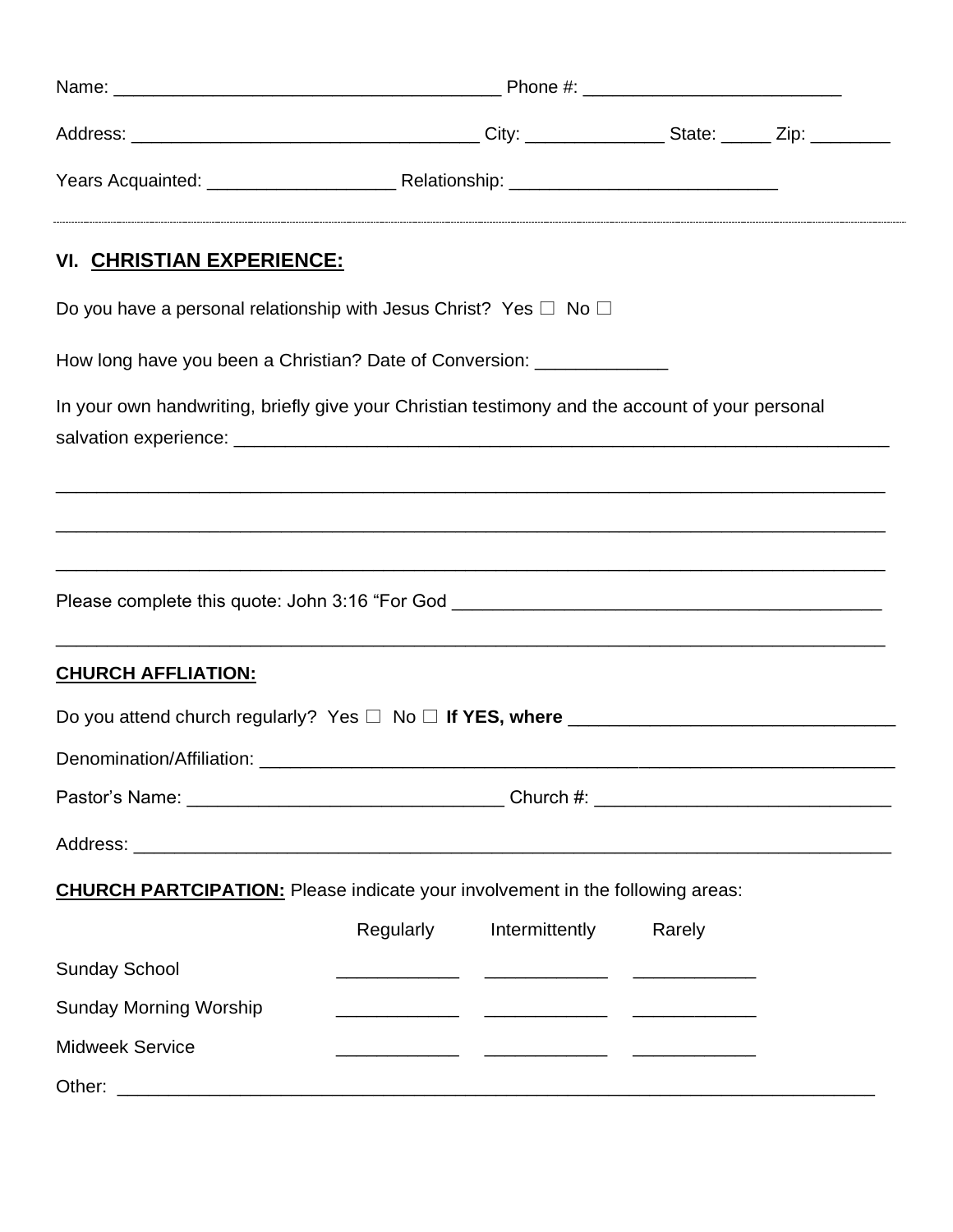Have you personally participated in the leadership of a ministry such as (e.g. Sunday School Teacher, Children's Church, Youth, etc.) Please list: \_\_\_\_\_\_\_\_\_\_\_\_\_\_\_\_\_\_\_\_\_\_\_\_\_\_\_\_\_\_\_\_\_\_\_\_\_\_\_\_\_\_\_\_\_\_

Describe area of responsibility: \_\_\_\_\_\_\_\_\_\_\_\_\_\_\_\_\_\_\_\_\_\_\_\_\_\_\_\_\_\_\_\_\_\_\_\_\_\_\_\_\_\_\_\_\_\_\_\_\_\_\_\_\_\_\_

### **MATTERS OF FAITH:**

|                                                                          | Do you believe the Bible to be the inerrant, inspired, and infallible Word of God, final authority in all   |
|--------------------------------------------------------------------------|-------------------------------------------------------------------------------------------------------------|
| matters of faith, conduct, and living? Yes $\Box$ No $\Box$              |                                                                                                             |
| Please carefully read our 16 Tenets of Faith and indicate the following: |                                                                                                             |
| I fully support these Tenets of Faith as written without reservation.    |                                                                                                             |
|                                                                          |                                                                                                             |
|                                                                          | Item # _______________ Item # __________________ The exceptions represent either disagreements or items for |
| which I have not yet formed an opinion or conviction.                    |                                                                                                             |
|                                                                          |                                                                                                             |
|                                                                          | Are you willing to abide by the guidelines concerning your social conduct, habits, and activities that are  |
| consistent with those set forth by the Word of God? Yes $\Box$ No $\Box$ |                                                                                                             |
|                                                                          |                                                                                                             |
|                                                                          |                                                                                                             |
|                                                                          |                                                                                                             |
|                                                                          |                                                                                                             |

\_\_\_\_\_\_\_\_\_\_\_\_\_\_\_\_\_\_\_\_\_\_\_\_\_\_\_\_\_\_\_\_\_\_\_\_\_\_\_\_\_\_\_\_\_\_\_\_\_\_\_\_\_\_\_\_\_\_\_\_\_\_\_\_\_\_\_\_\_\_\_\_\_\_\_\_\_\_\_\_\_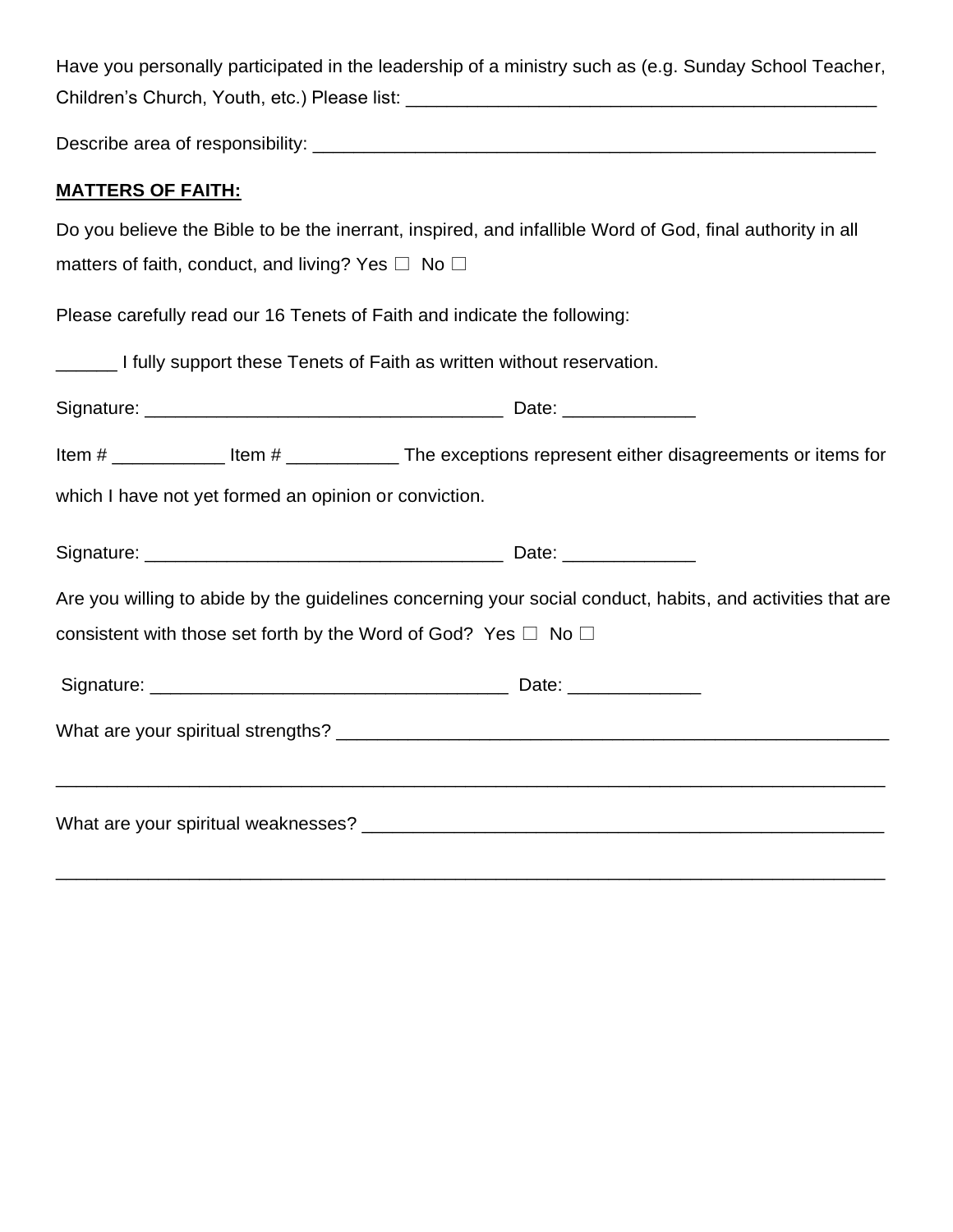### **APPLICANT'S STATEMENT**

The information contained in this application is correct to the best of my knowledge. I authorize any references or churches listed in this application to give to you any information they have regarding my character and I release all such references from liability for any damage that may result from furnishing such evaluation to you.

Should my application be accepted, I agree to be bound by the terms of employment and to refrain from unscriptural conduct in the performance of my services on behalf of the church. In signing this application, I not only affirm that the information that I have given here is true and correct, but if hired I am willing to undergo a criminal background check prior to the starting date of my employment.

Applicant's Signature **Date** Date

**NOTE: If hired, there will be a 90-day probation agreement. Upon which, a review of your job performance will be made. In the event, you are unable to perform the required tasks as training to the satisfaction of your employer, your employment may be terminated. Do you agree to this condition? Yes □ No □** 

**If yes, please sign here: \_\_\_\_\_\_\_\_\_\_\_\_\_\_\_\_\_\_\_\_\_\_\_\_\_\_\_\_\_\_\_\_\_\_\_ Date: \_\_\_\_\_\_\_\_\_\_\_\_\_\_\_**

\_\_\_\_\_\_\_\_\_\_\_\_\_\_\_\_\_\_\_\_\_\_\_\_\_\_\_\_\_\_\_\_\_\_\_\_\_\_\_\_\_\_ \_\_\_\_\_\_\_\_\_\_\_\_\_\_\_\_\_\_\_\_

| <b>For Office Use Only</b> |
|----------------------------|
|                            |
|                            |
|                            |
|                            |
|                            |
|                            |
|                            |

#### **PROVIDE A CURRENT COPY OF YOUR DRIVER'S LICENSE**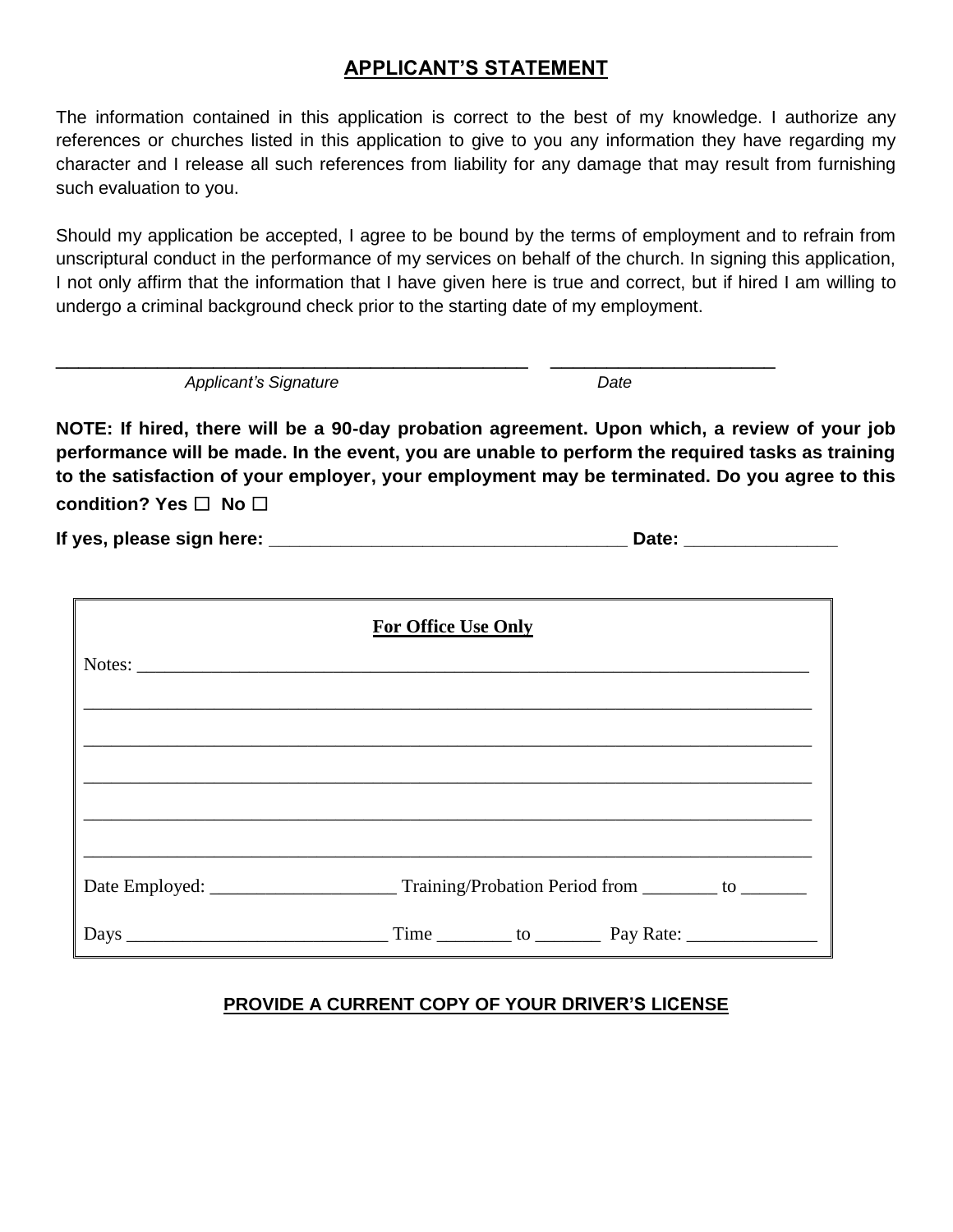## **TENETS OF FAITH**

#### 1. The Scriptures Inspired

The Scriptures, both the Old and the New Testaments, are verbally inspired of God and are of the revelation of God to man, the infallible, authoritative rule of faith and conduct (II Tim. 3:15-17; I Thess. 2:13; II Peter 1:21).

#### 2. The One True God

The one true God has revealed Himself as the eternally self-existent "I AM", the Creator of heaven and earth and the Redeemer of mankind. He has further revealed Himself as embodying the principles of relationship and association as Father, Son and Holy Ghost (Deut. 6:4; Is. 43:10, 11; Mt. 28; Lk. 3:22).

#### 3. The Deity of the Lord Jesus Christ

The Lord Jesus Christ is the eternal Son of God. The Scriptures declare:

- (a) His virgin birth (Mt. 1:23; Lk. 1:31, 35).
- (b) His sinless life (Heb. 7:26; I Peter 2:22).
- (c) His miracles (Acts 2:22; 10:38).
- (d) His substitutionary work on the cross (I Cor. 15:3; II Cor. 5:21).
- (e) His bodily resurrection from the dead (Mt. 28:6; Lk. 24:39; I Cor. 15:4).
- (f) His exaltation to the right hand of God (Acts 1:9, 11; 2:33; Phil. 2:9-11; Heb. 1-3).

#### 4. The Fall of Man

Man was created good and upright; for God said, "Let us make man in our image, after our likeness." However, man by voluntary transgression fell and thereby incurred not only physical death, but also spiritual death, which is separation from God (Gen. 1:26, 27; 2:17; 3:6; Rom. 5:12-19).

#### 5. The Salvation of Man

Man's only hope of redemption is through the shed blood of Jesus Christ the Son of God.

(a) Conditions to Salvation:

Salvation is received through repentance toward God and faith toward the Lord Jesus Christ. By the washing of regeneration and renewing of the Holy Ghost, being justified by grace through faith, man becomes an heir of God according to the hope of eternal life (Lk. 24:47; John 3:3; Rom. 10:13-15; Eph. 2:8; Titus 2:11; 3:5-7).

(b) The Evidences of Salvation:

The inward evidence of salvation is the direct witness of the Spirit (Rom. 8:16). The outward evidence to all men is a life of righteousness and true holiness (Eph. 4:24; Titus 2:12).

#### 6. The Ordinances of the Church

(a) Baptism in Water:

The ordinance of baptism by immersion is commanded in the Scriptures. All who repent and believe on Christ as Savior and Lord are to be baptized. Thus they declare to the world that they have died with Christ and that they also have been raised with Him to walk in newness of life (Mt. 28:19; Mark 16:16; Acts 10:47, 48; Rom. 6:4).

(b) Holy Communion:

The Lord's Supper, consisting of the elements - bread and the fruit of the vine - is the symbol expressing our sharing the divine nature of our Lord Jesus Christ (II Peter 1:4); a Memorial of His suffering and death (I Cor. 11:26); and is enjoined on all believers "till He comes!"

#### 7. The Baptism in the Holy Ghost

All Believers are entitled to and should ardently expect and earnestly seek the promise of the Father, the baptism in the Holy Ghost and fire, according to the command of our Lord Jesus Christ. This was the normal experience of all in the early Christian Church. With it comes the enduement of power for life and service, the bestowment of the gifts and their uses in the work of the ministry (Lk. 24:49; Acts 1:4, 8: I Cor. 12:1-31). This experience is distinct from and subsequent to the experience of the new birth (Acts 8:12-17; 10:44-46; 15:7-9).